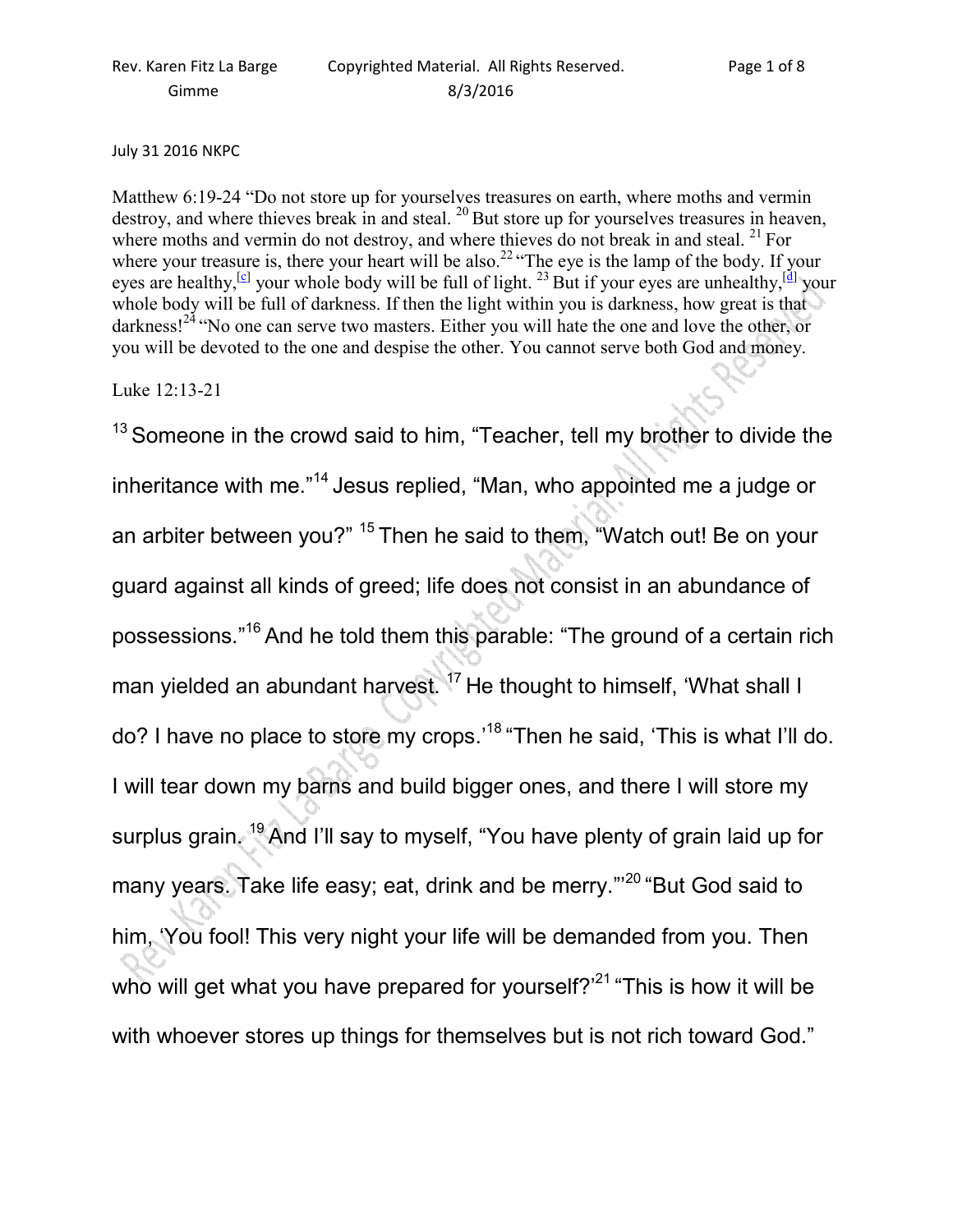The other morning in Belmont on my way to the church, I saw a sign on the side of the road pointing toward an estate sale. "Heirlooms!" The sign proclaimed. For a couple of seconds I resisted. I thought, "Nah, I am not going to take the time to stop." But then I rationalized it to myself, "But what if I find a deal on a rug for my office?" So I found myself turning, and then parallel parking among a bunch of cars on the side of the road and trudging up a lovely curved driveway to an absolutely gorgeous house set on a hill. Sitting in front of the home was a practically new John Deer tractor that it looked it had only been gently used for yard work. (The sign said that it was a 2008 and they wanted \$15,000 for it.) Inside the beautiful home there was a lot of high end Ethan Allen furniture and the place was hopping with people who were circling like a flock of seagulls snatching up deals. There was a maple dining table set with six chairs that was worth over \$2,000 marked at \$350 that two ladies were looking at and a dark brown sectional sofa that a mother and daughter were discussing. A grill, a fish tank, linens, dishes, curtains, Christmas decorations and artwork were all set out like lost children looking for someone new to adopt them and take them home to cherish them. As I watched someone's beloved household being dismantled, and all of those treasures that they had painstakingly collected being sold off, I was reminded of the question from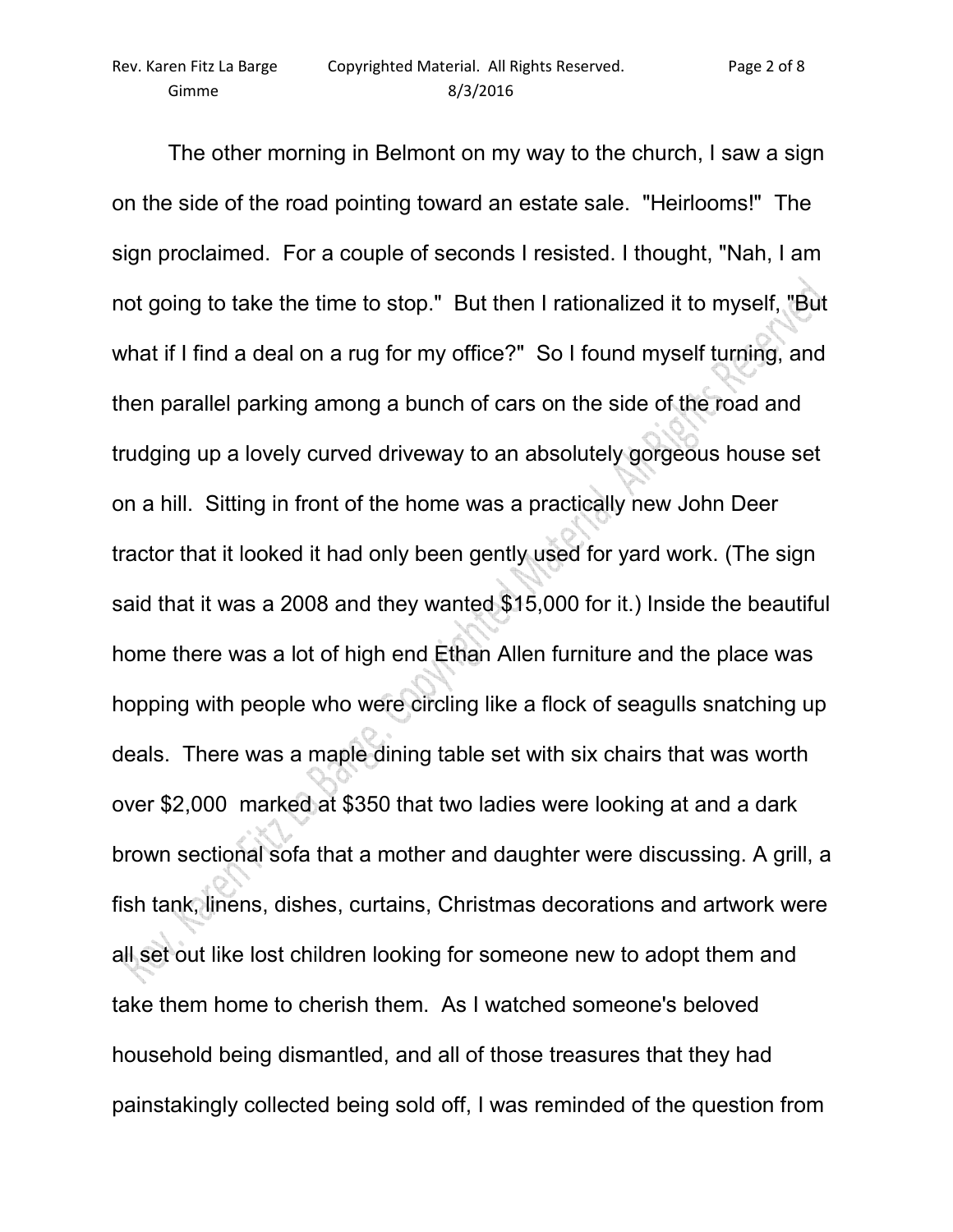our scripture passage today. "Who will get what you have prepared for yourself?" --It seems that in this case, the person who got the treasures was the person who got to the estate sale first. --It isn't as if that when we die we can take anything with us.

 The message in our passage today is a simple one but it is a very hard one for all of us to hear. Everyone loves to have nice things. Everyone loves to have a comfortable place to live, a nice nest full of items that make your heart sing and that bring a smile to your face. We love to have beautiful clothes to wear, and nice vehicles to drive and to collect our beloved knick knacks, heirlooms and mementos. All of us can get so very attached to our stuff. --But the truth is that while we may want it, while we may buy it and love it and may never want to get rid of it, that **someday all of us will get rid of everything.** And we may not like the hear that some of the things that we hold so tight unto and treasure and prize are actually considered worthless.

 Last Monday, I had a tour of the *North Kent Community Services* building by Claire Guisfredi, their Executive Director. She showed me the warehouse where they sorted all of the donated stuff that came in to them. Palettes of donated food, clothing and household items were stacked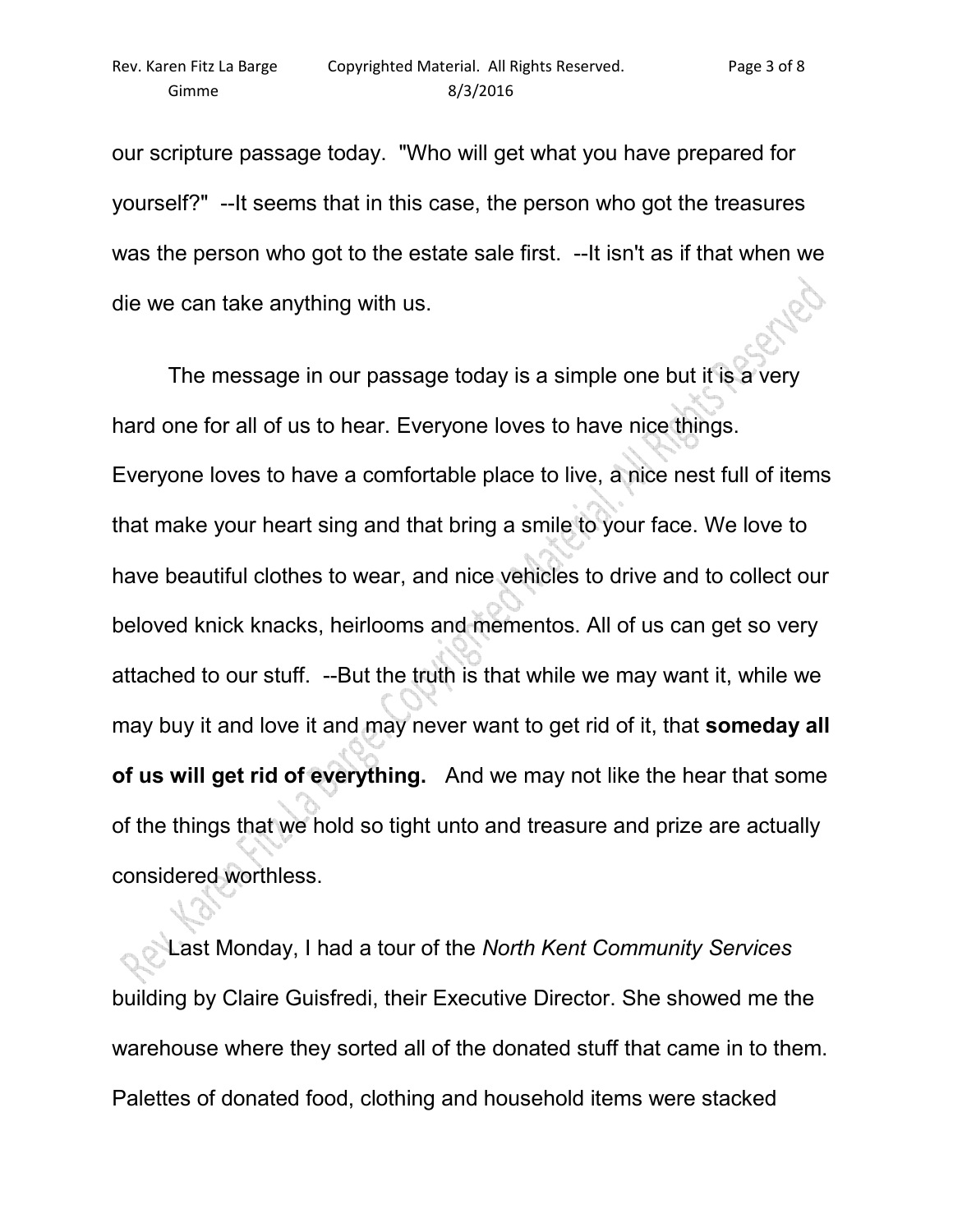everywhere. --It was obvious that they were running out of space. When I asked her if we as a church could give them everything that didn't sell at our fall church rummage sale, Claire sadly shook her head. "No, we have found that if it doesn't sell at your rummage sale, that it won't sell here. Then it is junk, and all it would do would fill up our dumpsters so that we have to pay to get rid of it. --We will take any leftover clothes though. We can sell those and can get up to 17 cents a pound for them as rags."

 I admit that I was a little bit shocked about so many treasures ultimately ending up in the dumpster, but I shouldn't have been. I knew that we throw away a staggering amount of stuff every year. I looked it up and in Michigan in 2015, we added over 47 million cubic yards of solid waste to our landfills. --Almost 11 million cubic yards of that trash were imported here from other states and from Canada. If we change nothing in Michigan and keep creating and importing trash at this same rate, we will be completely out of landfill space in 27 years. -- It is literally a terrible waste. We want and we buy, and we want and we buy, and we spend our whole lives saying, "Gimme, Gimme, Gimme" and collecting more and more stuff, and then when we are gone from this earth, the majority of what we have spent our lives accumulating will just end up in a landfill.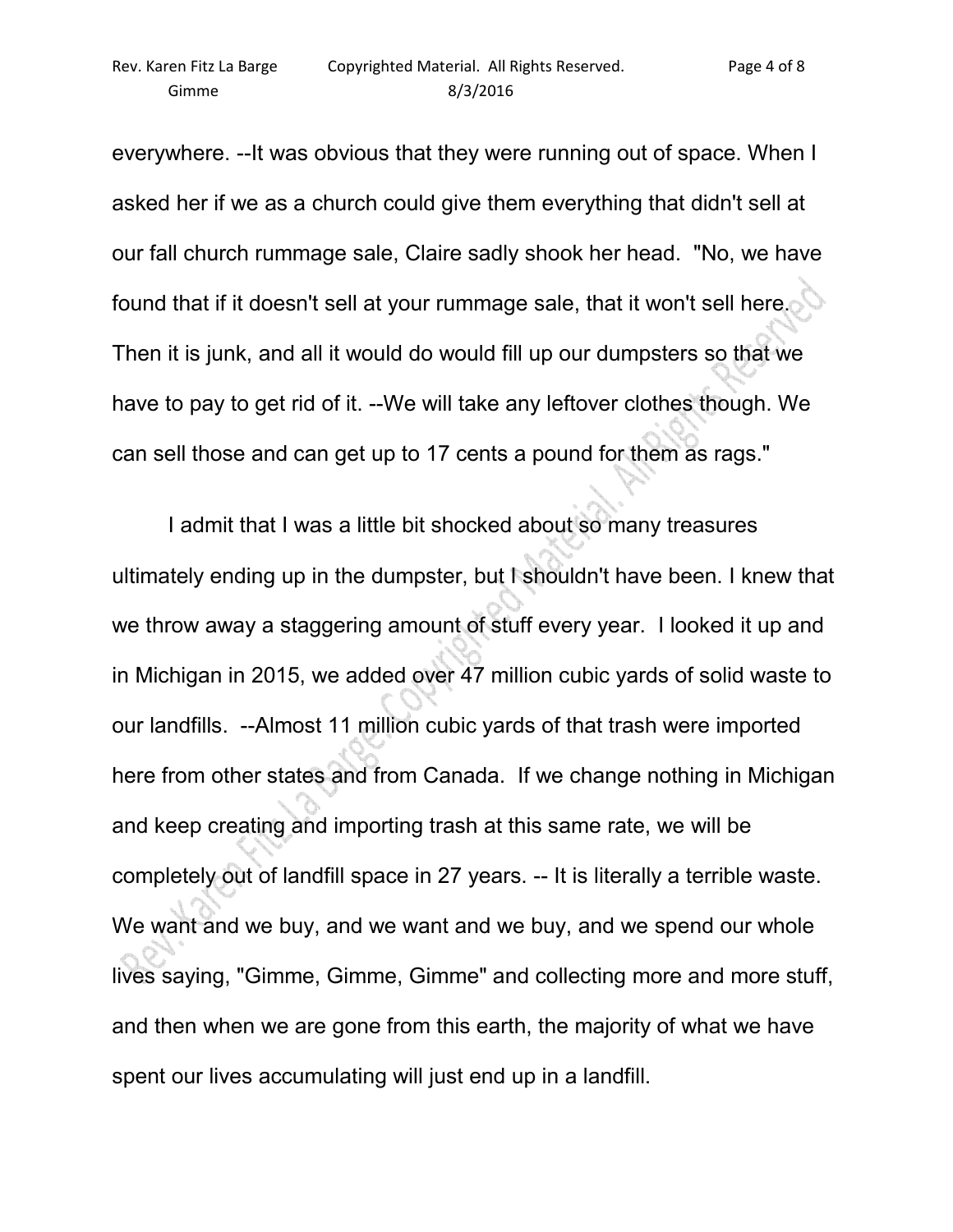--And all of that stuff that we have isn't just a burden to our families and friends to sort through once we are gone, it is often a burden to us now. When we buy something, when we take it into your home, that thing not only has its initial price tag, it also has the added weight of being something that we are responsible for. That thing also kind of owns us. -- We have to shelve it or else trip over it, and then we have to remember that we have it and where we put it. Often we have to clean it or maintain it or put gas or batteries or electricity in it. We have to keep other people, especially small children, safe around it and we have to make the time to use it or enjoy it. All of the stuff that we have, all of the things that we have and enjoy ultimately can take a lot of time and energy away from us. It can be a big distraction from the other things that we feel called to do here on earth. --And so we have to ask ourselves, is it worth it? Is this item that I am going to spend time and money and energy on something that is going to matter in a few years when I am dead and gone to heaven to be with Jesus?

 Marie Kondo is the Japanese decluttering and tidying up expert. Her books and method of dealing with our stuff has taken off and created a movement among people who have too much stuff, which is almost all of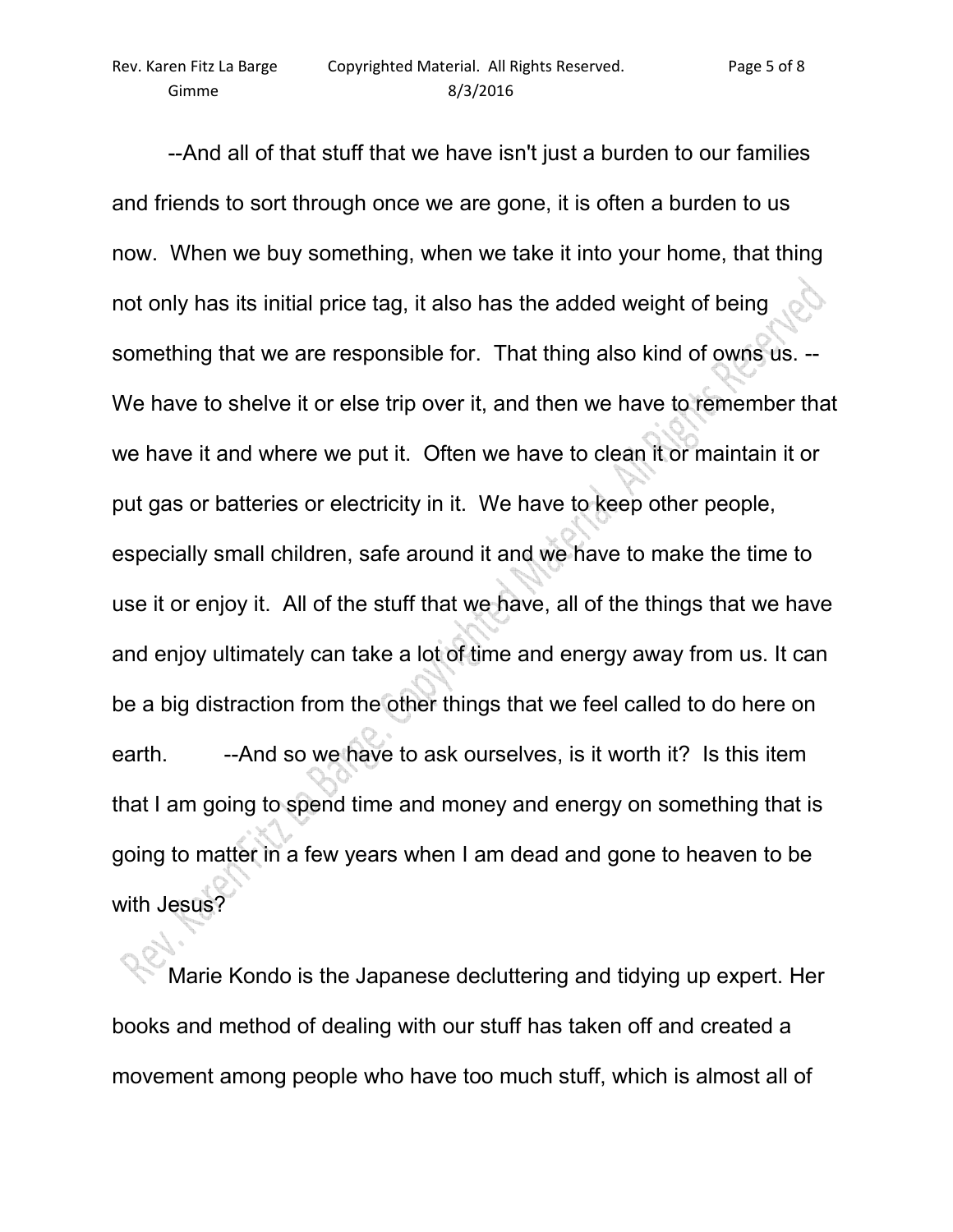us. Even when she was a little girl, instead of wanting to go outside with her class for recess, Marie was most happy when she was organizing the shelves of her classroom library or secretly organizing the custodian's closet. Now as a grownup she has written a book and has made a career out of helping people declutter, tidy up and to make their spaces full of happiness and joy. What she recommends is that instead of tackling one room or one closet or one drawer of the house, that you tackle categories of things instead. You start with the items to which you have the least amount of emotional attachment and then work your way up to the items that have more emotional punch. She suggests that you start with clothes, since our emotional attachment to an old t shirt is usually a lot less than say our photographs. You gather all of that type of item from the whole house and then you hold each item in your hands and you ask yourself this simple question. **Does this item spark joy in me?** This question cuts through a lot of the other emotions and reasons that we keep stuff. Are we keeping that shirt because we love the color or we love the memories that it sparks from that vacation we took, or are we keeping it out of guilt because it is still perfectly good or because someone we love gave it to us, even though we think that it is only 0K? Are we keeping all of those half completed projects around because we were taught to finish what we started, or can we face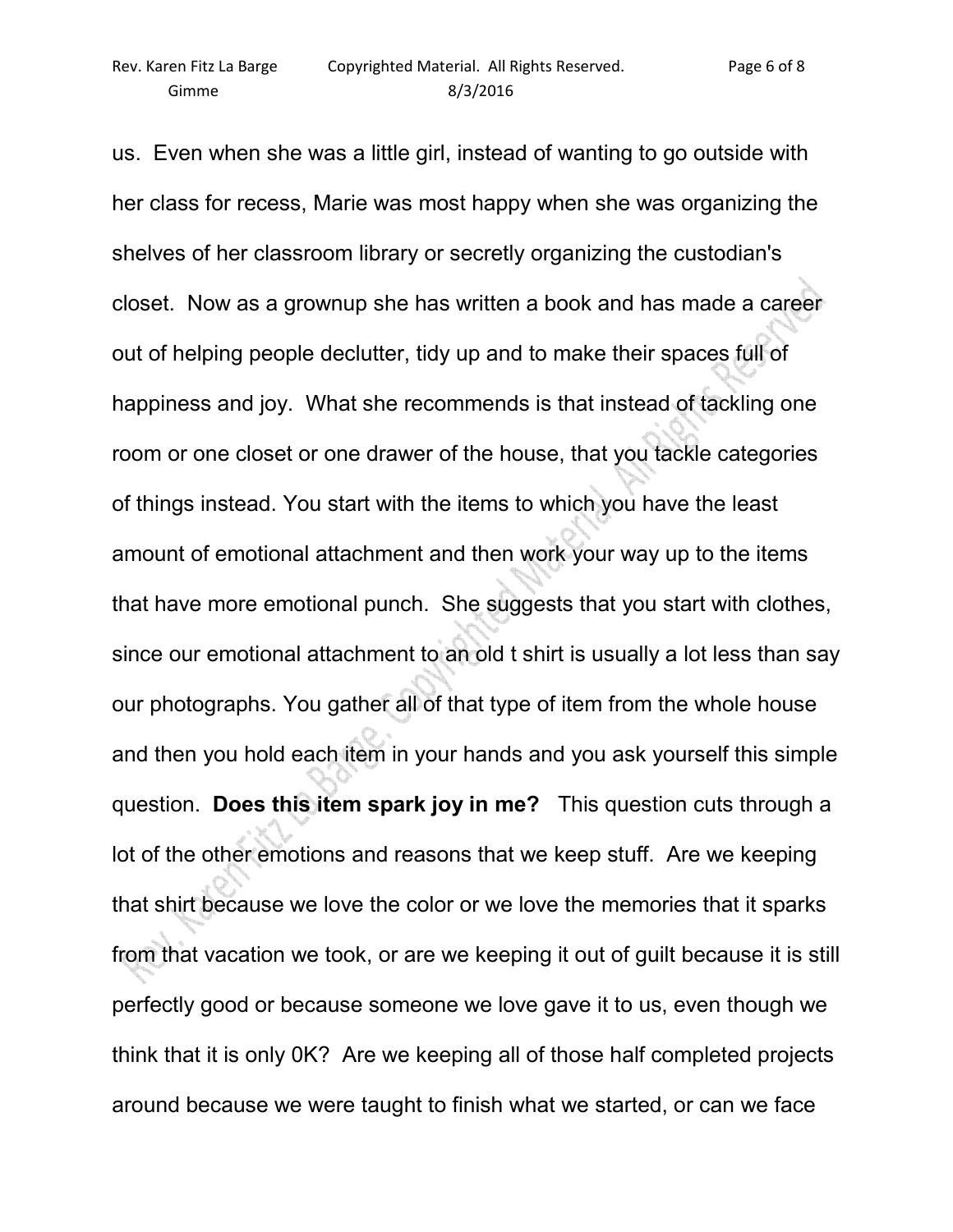up to the fact that doing that particular thing isn't fun for us anymore? Can we admit that there could be someone else out there who would love those supplies or that project? If we really get honest with ourselves, we need a whole lot less stuff than we typically have. And often we "save" our good stuff and we never use it because we are always reaching for our "good enough", just ok, everyday items. But what if we actually only kept and used the items that we love? --What if we were so bold that we could allow ourselves to eat our dinners off of our good china and what if we decided that it would be ok if we wore our favorite shirt so often that we would wear it out? What if we could let go of the stuff that does not make our hearts sing and with gratitude and joy give much of our stuff away to someone else who needs it?

 What if being our a disciple of Jesus Christ was filled with the joy of "I want to give this to you" instead of the selfish, "Gimme" more and more that we are constantly brainwashed with? --What if we decided that what really truly matters in this life is the love of God and the love of others and the quality of those relationships instead of our love and our pursuit and our keeping up with all of our stuff?